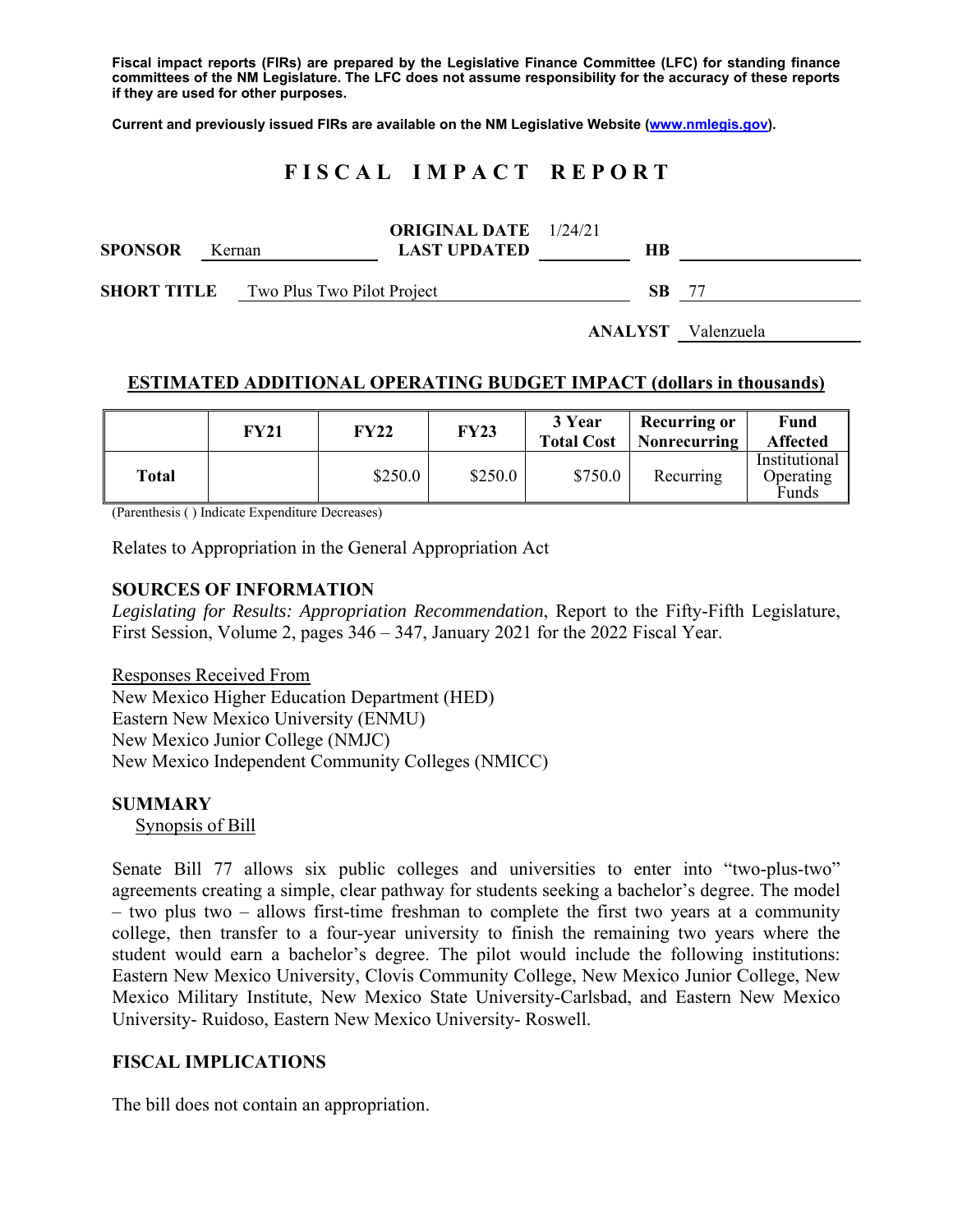# **SIGNIFICANT ISSUES**

As used in higher education, "two plus two" programs are typically defined as those in which the curriculum at a community college is aligned with the curriculum at a university so that a student can complete the first two years of study at the community college and the last two years of study at a university in order to meet a defined set of requirements for a bachelor's degree.

The program allows other institutions to participate, an important point because students may not want to pursue a program at Eastern New Mexico University, which is the only four-year university included in the list of institutions.

The two-plus-two pathway aims to reduce student debt, credit accumulation and remediation while increasing graduation rates, increasing educational attainment levels and graduating students more quickly. Secondary benefits come in the form of greater collaboration and cooperation between regional institutions, potential cost savings, and a replicable model that other higher education institutions and/or regions of the state can employ.

# **PERFORMANCE IMPLICATIONS**

SB77 provides for a data component that will evaluate the pilot program on a variety of outcomes based on student cohorts. Three freshman classes will be tracked to understand student degree velocity toward and at graduation. Presumably, the data from this control group will be evaluated and compared with freshman cohorts, who are not part of the two-plus-two program to develop insight to the efficiacy of two-plus-two programs.

### **ADMINISTRATIVE IMPLICATIONS**

The participating institutions could experience additional administrative costs from the program, but already have the infrastructure to manage a two-plus-two program. If additional costs develop, the institutions could balance the impact with additional tuition and student fee revenue accruing to them from a successful program. Additionally, public colleges and universities have almost half a billion in cash balances in their operating instructional funds.

| un millions)         |             |  |  |                                                                                                                 |  |  |  |  |  |                     |             |             |             |
|----------------------|-------------|--|--|-----------------------------------------------------------------------------------------------------------------|--|--|--|--|--|---------------------|-------------|-------------|-------------|
| <b>Fiscal Year</b>   | <b>FY07</b> |  |  | FY08   FY09   FY10   FY11   FY12   FY13                                                                         |  |  |  |  |  | FY14 FY15 FY16 FY17 | <b>FY18</b> | <b>FY19</b> | <b>FY20</b> |
| <b>I&amp;G Funds</b> |             |  |  | \$91.8 \$115.4 \$115.6 \$127.6 \$151.6 \$156.7 \$144.6 \$139.2 \$140.6 \$159.7 \$145.9 \$170.4 \$189.6 \$235.8  |  |  |  |  |  |                     |             |             |             |
| <b>Other Funds</b>   |             |  |  | \$135.3 \$141.1 \$149.1 \$140.3 \$162.3 \$160.6 \$160.1 \$158.9 \$168.4 \$175.0 \$168.2 \$180.1 \$197.5 \$238.5 |  |  |  |  |  |                     |             |             |             |
| <b>Total</b>         |             |  |  | \$227.1 \$256.5 \$264.7 \$267.9 \$313.8 \$317.3 \$304.7 \$298.1 \$308.9 \$334.7 \$314.1 \$350.5 \$387.1 \$474.3 |  |  |  |  |  |                     |             |             |             |

Table 2. New Mexico Higher Education End-of-Year Operational Fund Balances, FY07-FY20

Source: LFC analysis of HEI financial reports of actuals (Exhibit 1).

Notes: Chart only includes unrestricted (discretionary) funds.

### **OTHER SUBSTANTIVE ISSUES**

Implementing the tenets of the Postsecondary Education Articulation Act, HED introduced a series of reforms, called the trifecta of reforms, to simplify and create commonality among individually complex systems